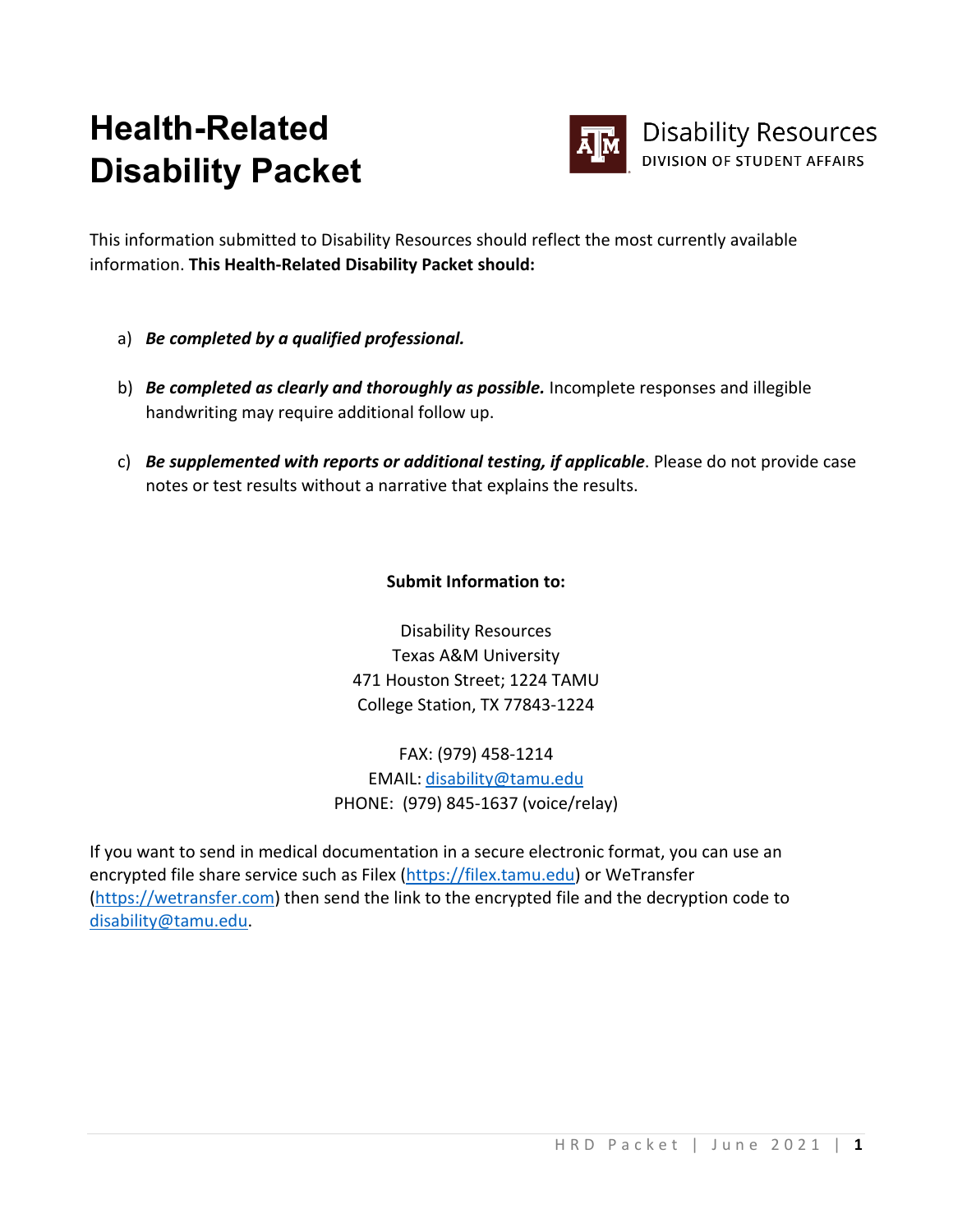|    |                                                  |       |      | Birthdate: ___________ |  |
|----|--------------------------------------------------|-------|------|------------------------|--|
|    | Last                                             | First | M.I. |                        |  |
| 1. | Date of first contact with this student:         |       |      |                        |  |
|    | Date of last contact with this student:          |       |      |                        |  |
| 2. | List any disabilities including severity levels: |       |      |                        |  |
|    |                                                  |       |      |                        |  |
|    |                                                  |       |      |                        |  |
|    |                                                  |       |      |                        |  |

## 3. **Please check all applicable impacts or symptoms of this student's disability:**

| Low/High Blood Glucose Levels | Seizures (Type: _                             |
|-------------------------------|-----------------------------------------------|
| Anaphylaxis                   | <b>Muscle Weakness</b>                        |
| Hives/Rash                    | Nausea                                        |
| Headaches                     | Vomiting                                      |
| Light Sensitivity             | <b>Concentration/Attentional Difficulties</b> |
| Aura/Visual Field Disturbance | Sleep Disturbance (Type:                      |
| Fainting                      | Pain (List type & location of pain):          |
| <b>Dizziness</b>              |                                               |
| <b>Brain Fog</b>              |                                               |
| Urgent/Frequent Restroom Use  |                                               |

**Please list any other impacts or symptoms that are not listed above:**